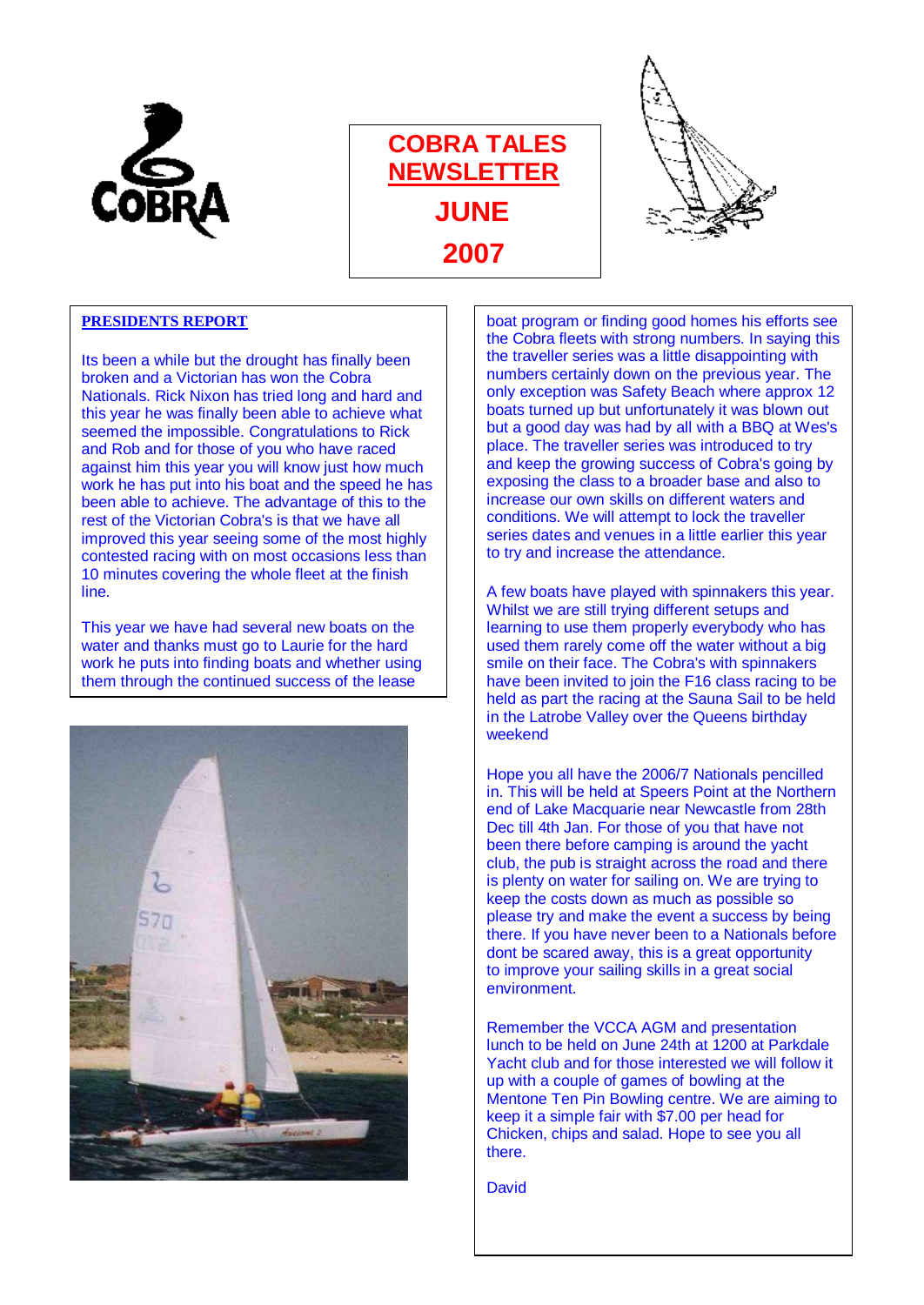## *From The Skipper Of Venom Comes The Poisoned Pen*



### **POOR STAN**

At the recent Parkdale presentation day I reminded people of how at the state titles, Stan had a little bad luck(x3).

The first he was aware of was to be coming first by a mile in the first race and then after a wind shift or two to find himself dead last, even with David the Super crew aboard.

Disheartened but still smiling (well we like to think so) he gets back to the beach to find that his tent has burnt down. It seems that the hose from the gas bottle to the fridge had developed a leak and the flame from the pilot had ignited the gas. Replacement clothes bedding, etc were loaned but still it was a pretty horrible experience. They say bad luck comes in threes and this time the they-sayers were right. Whilst attempting to raise the level of the water in the lake, the next evening, Daniel (Tonks) spied something unusual in the water. It could have been anyone's trailer but no it had to be Stan's!

The moral of the story? Don't be a nice mild mannered friendly type of a guy;- all of this could never happen to a bastard.

 becoming too careful around me and Now what has happened to the poisoned pen you must be asking? Where are the usual sarcastic character assassinations and cynical observations? The problem I have is that, people are keeping all the juicy stuff under wraps.

Now this behaviour must stop! It seems I will have to do deals by offering immunity to my spies and the only way you will know who they are is if people who normally appear in these pages are curiously absent.

Anyway back to the task at hand. John Bolton has been doing a fantastic job at promoting harmonious relations between windsurfers and Cobras by sailing both of them and we know that the windsurfer is the natural enemy of the Cobra. We congratulate him for his efforts and it does confirm what is fast becoming common knowledge that he likes it both ways!

It seems that Cath's normal great sense of humour(well she does sail with Daniel), is rather diminished at 7.10am each morning as "Morning has broken" and other Cat Stevens songs are played loudly by someone whose name escapes me at the moment.

Speaking of Daniel, its amazing what some people will do to get attention paid to their boats great paint job and business name. Just go out after the race when the lake is almost deserted turn turtle and have the rescue boat come out to get you back up. Well I can't think of any other reason why he would have gone over in those conditions! Unless he was really needing his crew.

Have you heard that Robbie's new laser will be sponsored by a well known hamburger chain?

Allegedly, the issue of who will be the skipper on Nick and Kim's boat has been sorted out by Nick paying for it and therefore gaining helming rights. I've been married before and I don't believe it. And besides, you've heard of back seat drivers, there's also pointy end skippers!

Rumour has it that Peter is replacing everything (apart from the skipper and crew) on his boat above Deck level. If anyone wants to make a lot of money, just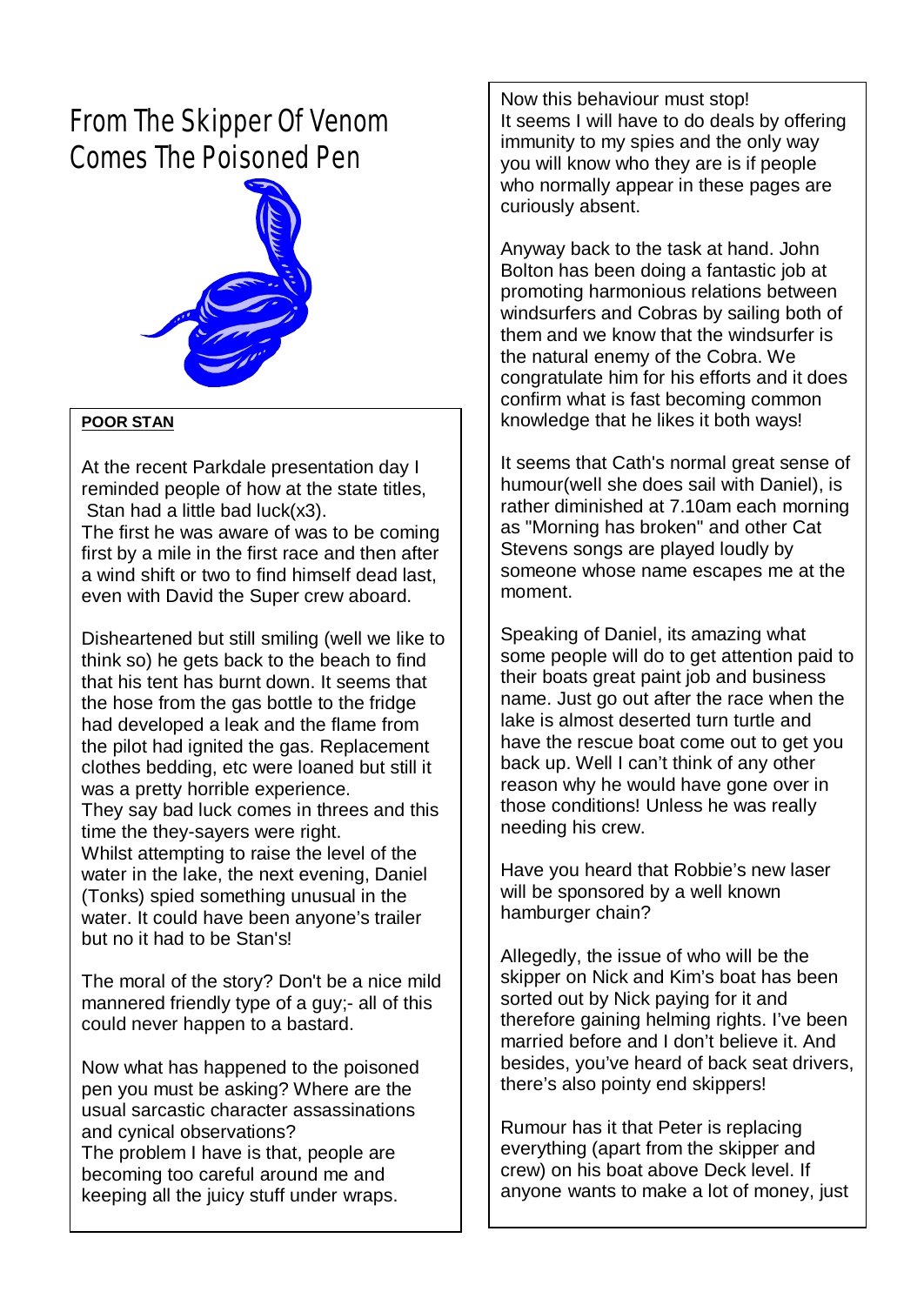buy the yellow mast from him and wait a couple of races until he pleads to buy it back- it seems to be the only one that can handle the stress.

In the last issue I commented on how Lisa P should pay attention to their boat name. I think the photo says it all! (Photo courtesy of someone who must remain nameless)

Now if you've found this issue a little dull get out there and do something really stupid or outrageous so we can all have a laugh!

### **A DAY OF SAFETY**

 The traveler series at safety beach was a great day out with spectacular turn up of thirteen boats after a leisurely drive of forty minutes, we all arrived bright eyed and ready to make our mark on the day every boat with crews and skipper poised for victory with a great expectation of seventeen not winds which gradually increased to a some what unconfirmed twenty five knots due to the safety beach's yacht clubs state of the art wind measuring thingy the club was very accommodating friendly and put on pies, pasties and coffee for us unwilling land lubbers. I'm sure if we'd been willing to take on the unexpected element they would have indulged us. The commodore of safety beach has invited us back, and I'm sure will all be there, next season, gaining points for the traveler series. Though there was quite a competitive tussle for a position in the car park of the yacht club and it showed just how popular the traveler series can be. A big thanks to Wes who organized the day and hosted our ever-successful BBQ.



## Colin **Colin COBRA WORKSHOP**

A proposal has been put to run a workshop over one or more days to make repairs to Derek's and any body else's boats. Any body else interested in participating in this event please contact the president, David via email [president@cobracat.com.au](mailto:president@cobracat.com.au)

The location and time yet to be advised.

## **THINGS TO LOOK FORWARD TO**

**We're going to make it easy, Pay Pal is being considered for the future payment of national states and VCCA .** 

**In time to come please consider new year at the Nationals. Mal would love your input, He will present a few options at the VCCA presentation. Please be positive it's not easy to please everyone.** 

### **SO WHO HAS A SPINACRE ? Wes Brian David Colin Daniel John ??????can Rick get it up ????? the rest is TBA .**

Kim

"THANKS WES"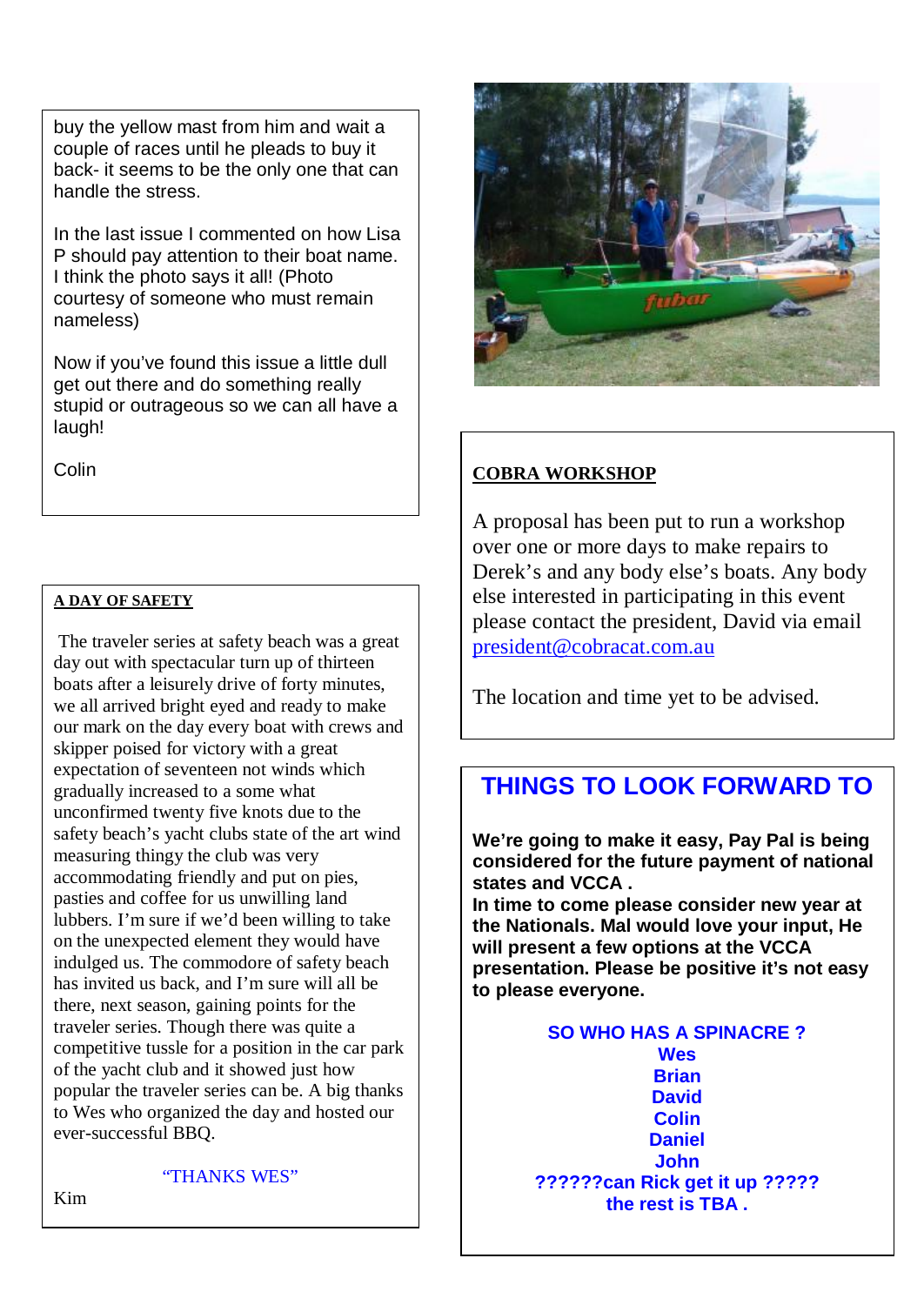# **COBRA & STINGRAY CATAMARAN**

# **NATIONAL TITLES 2007-08**



# **SPEERS POINT**<br> $29^{TH}$  DEC '07 -  $4^{TH}$  JAN '08

ILS: www.cobracat.com

**OR** PHONE: Mal Winder 0412 362 032

# \*BOOK EARLY AND SAVE \$\$\$\$\*